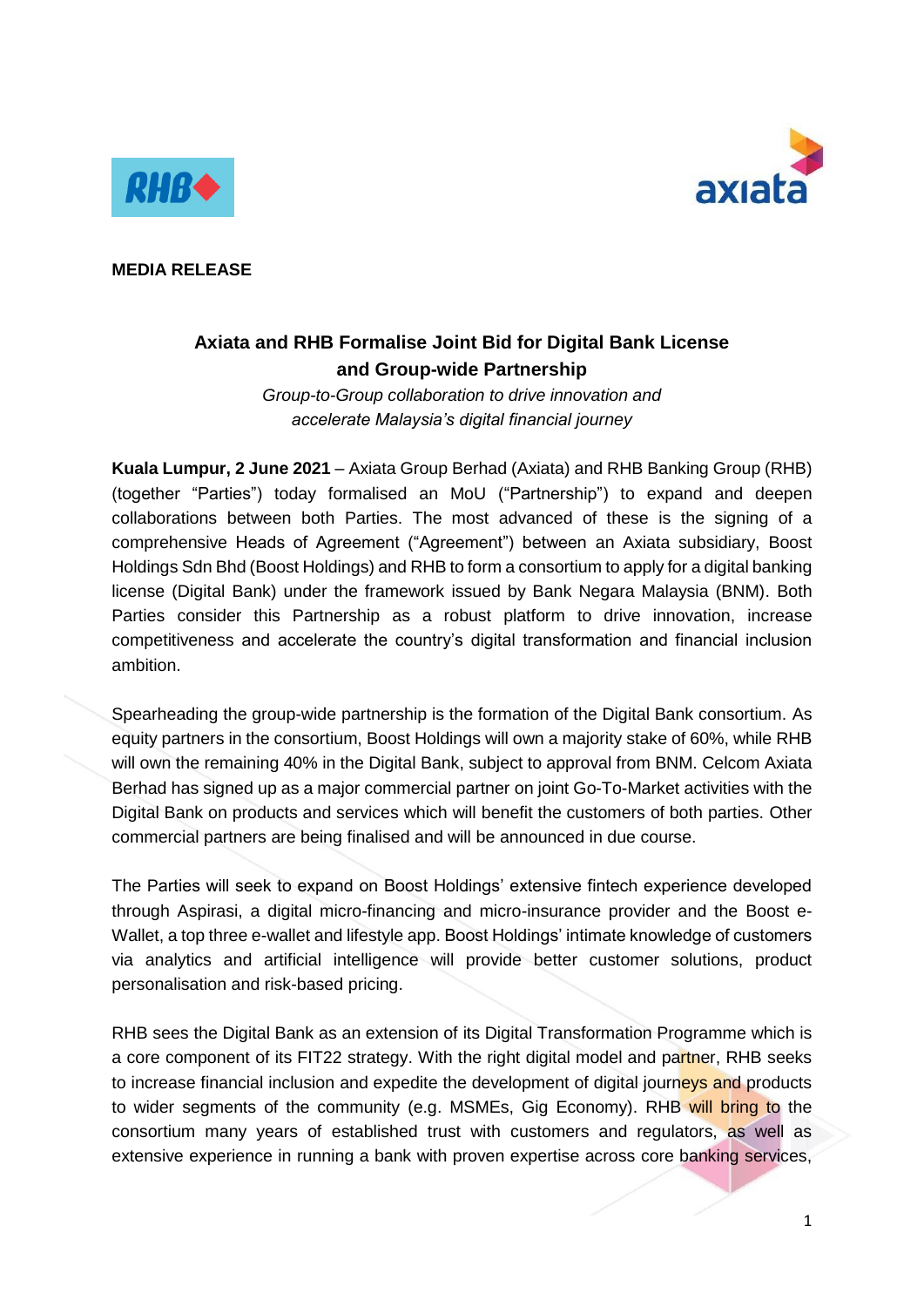risk management and compliance, liquidity, capital, operational and credit management, product management, and responsible financing.

The Parties will also leverage RHB's Agile@Scale experience in building successful digital offerings such as the RHB MyHome app, SME integrated eSolutions, Digital SME Financing App (first AI enabled Digital SME lending app in Malaysia), and eKYC on-boarding solution to spur similar innovation for Digital Bank customers.

RHB and Axiata firmly believe that the Digital Bank will unlock synergistic opportunities to benefit underserved retail customers and micro-SMEs that fall outside the normal focus of traditional banks.

Complementary to the Digital Bank, RHB and Axiata are also exploring more opportunities to enhance their joint customer ecosystems. In recognition of the strength of their respective SME ecosystems, one potential initiative involves providing combined solutions to SMEs. Axiata currently serves more than 250,000 merchants and micro businesses via their Boost e-Wallet and Aspirasi microfinancing businesses, whereas RHB offers more than 200,000 of its SMEs access to a connected ecosystem of SME banking and business solutions (integrated suite for payments, human resource management, accounting, and financing).

Today's Partnership is the culmination of a strong relationship seeded since 2018 with RHB that has seen fruitful partnerships between RHB Islamic Bank and Boost e-Wallet. These included donations being facilitated via the SyuQR digital platform, a cashless payment facility for government clinics, and many others. Both parties will continue to support government agencies in driving cashless payments and digital financial services in Malaysia.

## **Commentaries**

Commenting on the partnership, Axiata's President & Group CEO **Dato' Izzaddin Idris** said: "We are pleased to expand our partnership with RHB in cementing our mutual commitment to support the Government's ambition to narrow, if not close the national digital divide. Through innovative, efficient and secure banking services, we are confident our strategic collaboration will meet the fast-evolving demands of segments of retail customers and micro-SMEs overlooked by traditional institutions."

"For the past five years, Axiata has been doubling down on our efforts to strengthen the foundation of our financial inclusion objectives. Through Celcom and platforms such as Aspirasi and Boost e-Wallet, we have made great leaps in the provision of innovative and inclusive digital financial services. As we inject our deep fintech experience and data-driven insights to break new grounds in digital inclusion, complemented by RHB's proven risk and compliance experience, the establishment of a digital bank is a natural next step in expanding and deepening our ongoing momentum to deliver Malaysia's digital transformation objectives."

"Capitalising on synergies and opportunities further unlocked by this partnership, I am confident these two trusted brands will achieve successful outcomes to benefit customers who